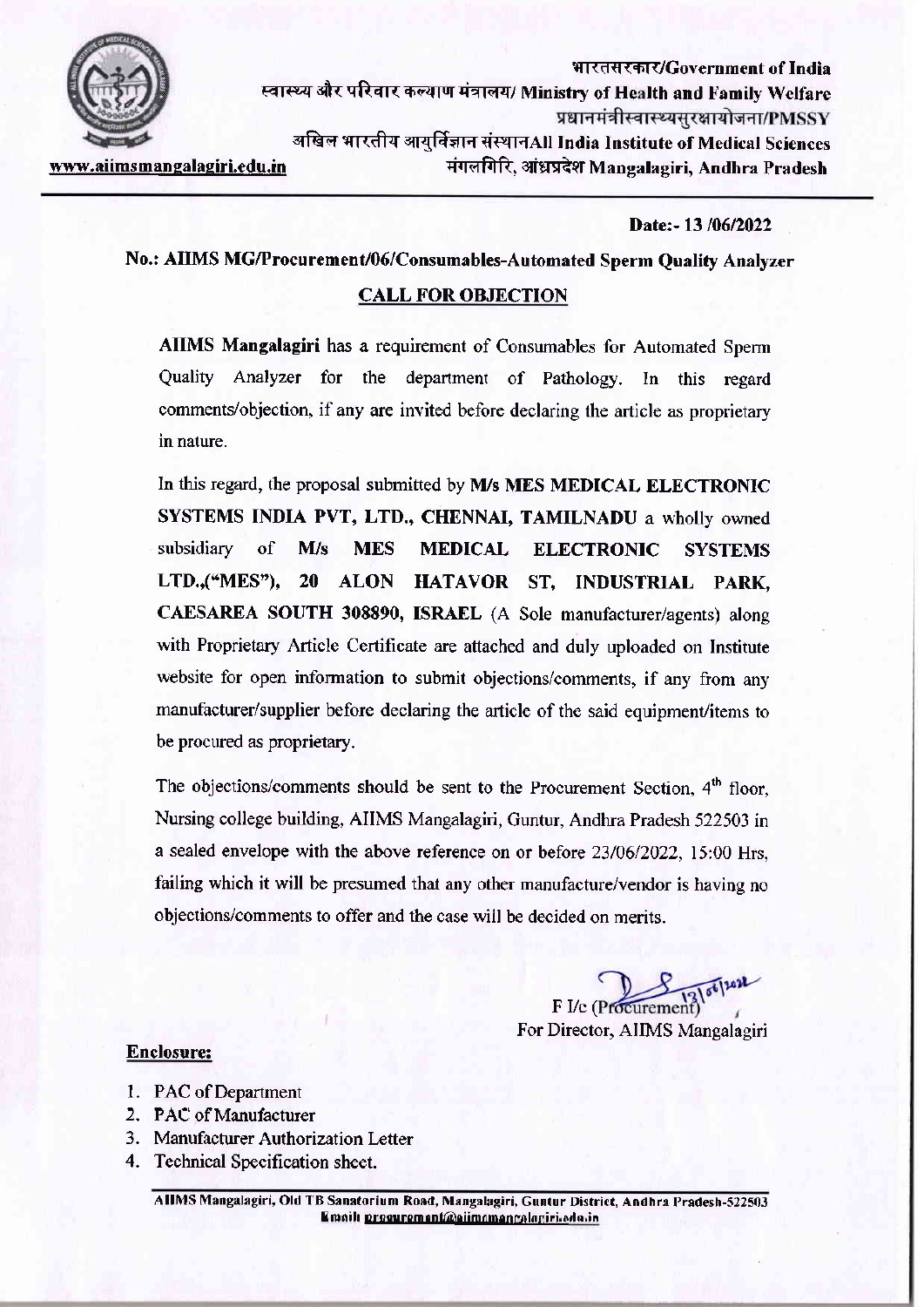### **PAC CERTIFICATE**

P-3 Form

(To be attached with P-2 form for Proprietary items) AIIMS, Mangalagiri PROPRIETORY ARTICLE CERTIFICATE

It is certified that the items CONSUMABLES required should be purchased from MES MEDICAL ELECTRONIC SYSTEMS LTD., ("MES"), 20 ALON HATAVOR ST, INDUSTRIAL PARK, CAESAREA SOUTH 308890, ISRAEL. To the best of my knowledge MES MEDICAL ELECTRONIC SYSTEMS LTD.,("MES"), 20 ALON HATAVOR ST, INDUSTRIAL PARK, CAESAREA SOUTH 308890, ISRAEL. are the sole manufacturer/agents of the sole manufacturer.

Similar items manufactured by other firm(s) shall not be suitable for our purpose as it is a closed system. The consumables and reagents of same company has to be used to provide appropriate reliable results.

(Signature indenter) Date:  $1521$ Designation: Accristant Ropesser

 $\sqrt{\frac{1}{2}}$ 

Signature of Head of Department (Section [Afro LoGY)

N.B.: The indenter before recording the above certificate should satisfy himself that the article is genuinely of proprietary nature manufactured under patent laws.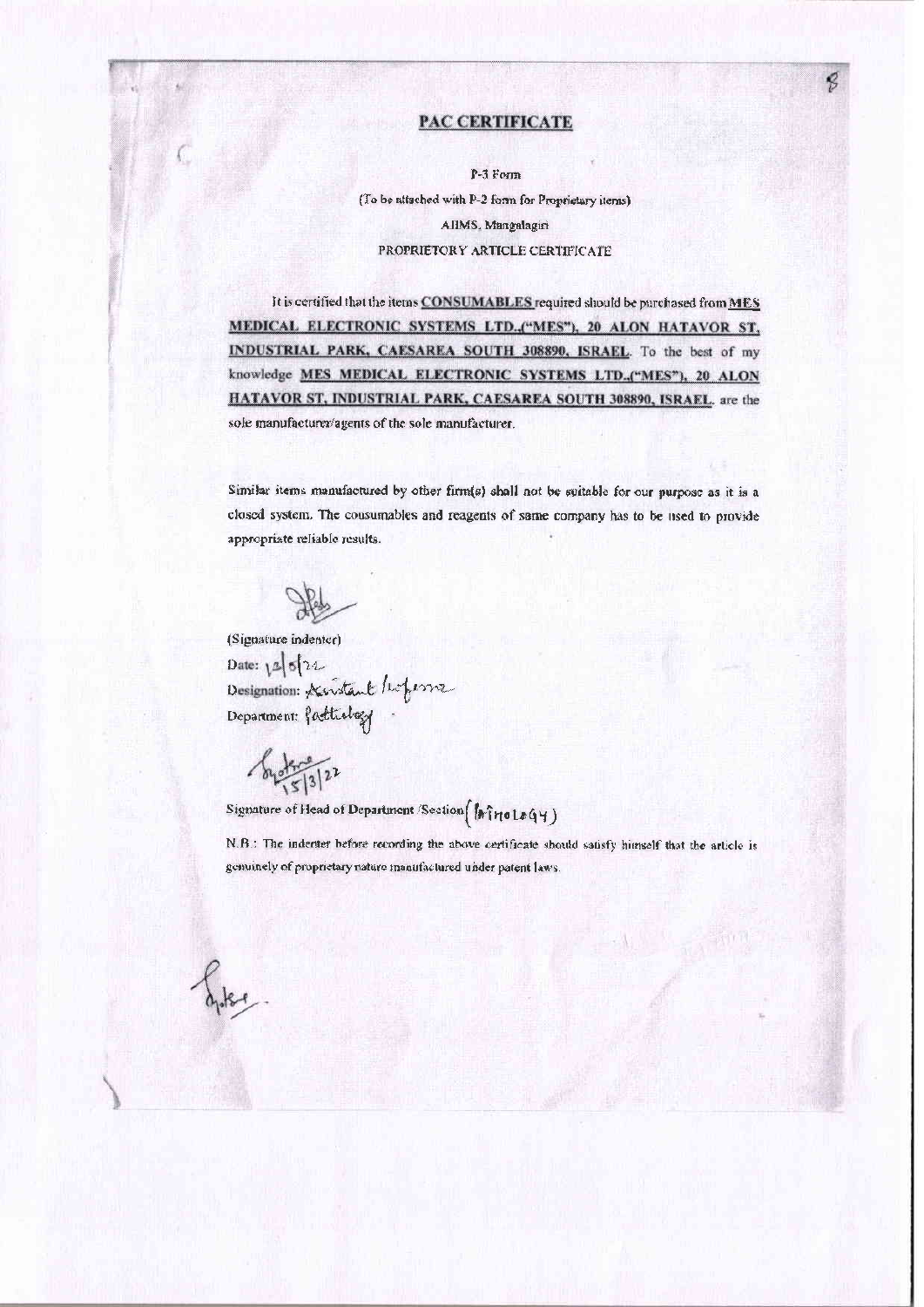

Medical Electronic Systems Ltd. 20 Alon Hatavor Street, Caesarea Industrial Park 38900, Israel

12 05 2021

#### PROPRIETARY CERTIFICATE

To Whom It May Concern:

MES Medical Electronic Systems Ltd. ("MES"), located at 20 Aton Hatavor St. Industrial Park Caesarea South 308890 Israel, the legal manufacturer of the SQA V Gold(h) QwikCheck Gold (h) and SQA- Vision automated semen analyzers, hereby declares that our instruments employ unique, proprietary patented signal processing technology and that MES is the only manufacturer known to be using this technology to produce automated semen analyzers in the world.

Medical Electronic Systems India Private Limited., a wholly owned subsidiary of MES LTD located at Is the sole and exclusive entity permitted to import, promote and market the above in India. MES India will take care instruments service and application support directly through qualified service personals

Sincerely Yours,

autod:

 $a/x$ Gabriel Deutsch **Ohairman MES Group** 



1011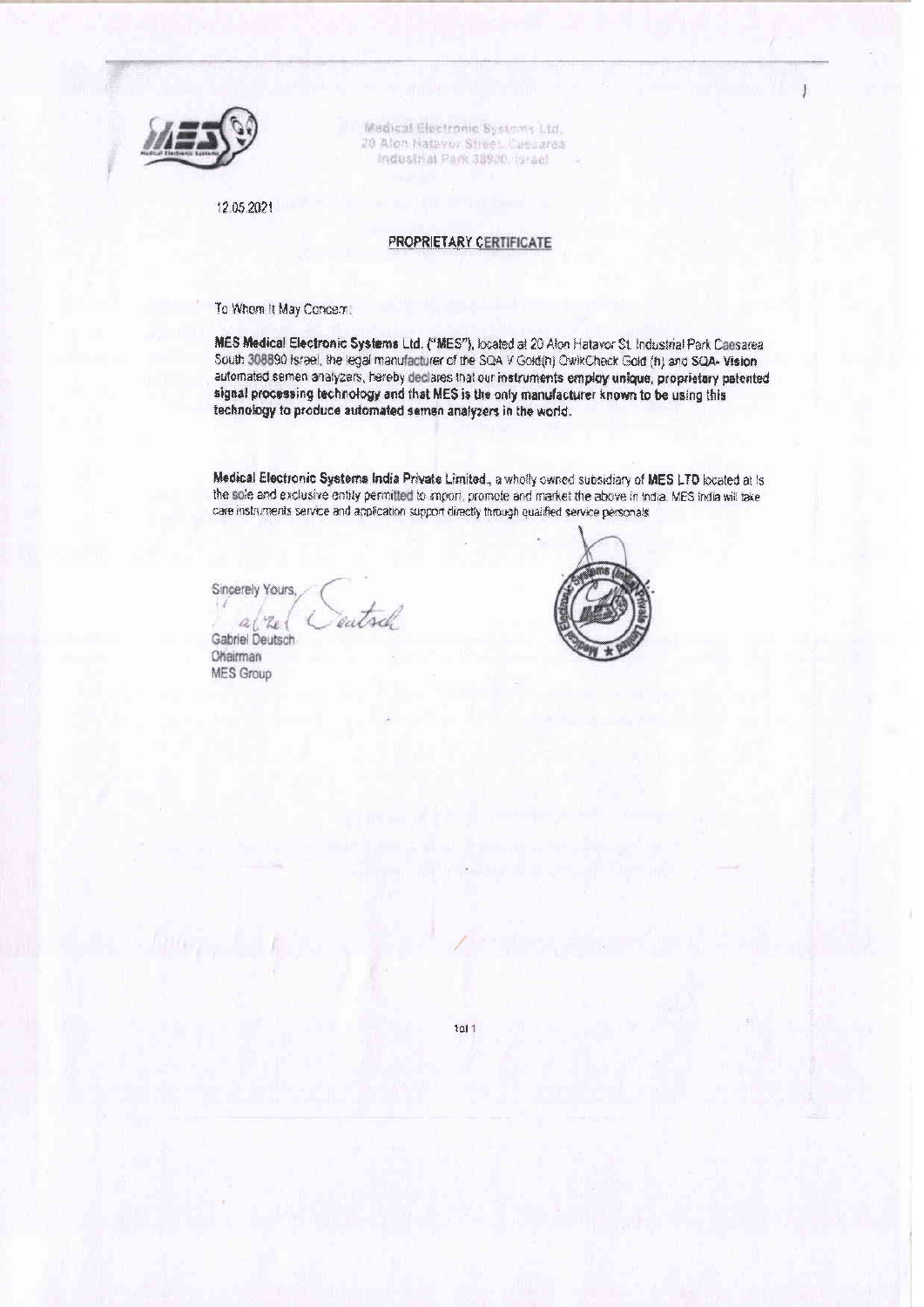

**Medical Electronic Systems** www.mes-global.com

 $\mathbf{z}$ 

# **Authorization Letter**

13-04-2022

To,

**The Director** 

All India Institute of Medical Science Mangalagiri (AlIMS Mangalagiri)

Guntur, Andhra Pradesh - 522503.

Subject: Authorization Letter for Official Representative of Medical Electronic Systems (India) Private Limited.

Dear Sir/Madam,

MES Medical Electronic Systems Ltd. ("MES"), located at 20 Alon Hatavor St. Industrial ParkCaesarea South 308890 Israel, the legal manufacturer of the QwikCheck Gold (h) and SQA- Vision automated semen analyzers & its related consumables, hereby declares that

Medical Electronic Systems India Private Limited., a wholly owned subsidiary of MES LTD located at Plot No:1751, Door No. 107, 'I' Block, 13th Main Road, Anna Nagar west, Chennai, Tamil Nadu 600040, India.

is the sole and exclusive entity permitted to import, promote, market & supply the above products in India.

Sincerely yours,

M. E. S (6 Hains Partners Sprent

**Gabriel Deutsch** 

Chairman